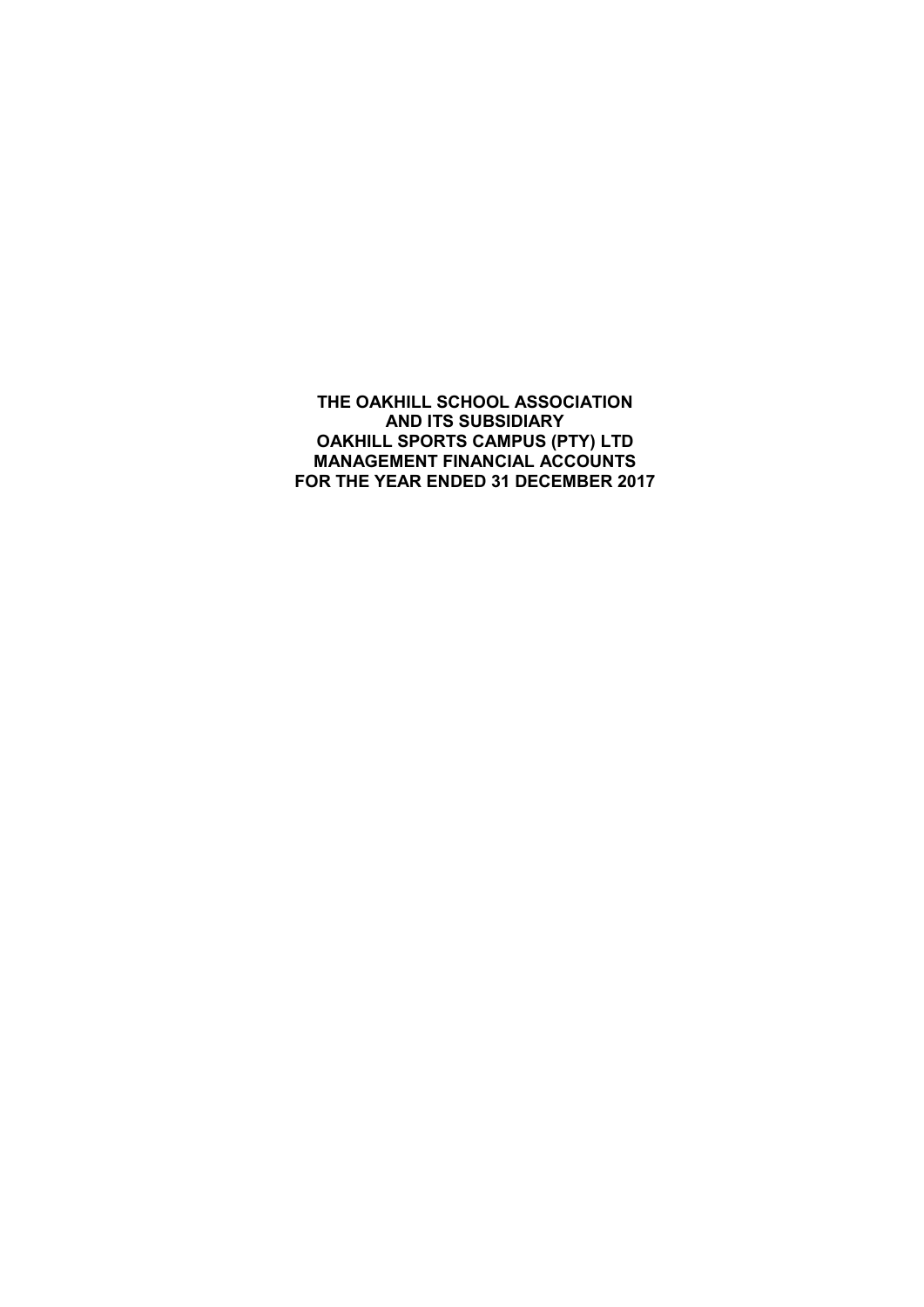### THE OAKHILL SCHOOL ASSOCIATION AND ITS SUBSIDIARY Management Financial Accounts

## Balance Sheets as at 31 December 2017

| <b>Figures in Rand</b>              | Group      |            | Company    |            |
|-------------------------------------|------------|------------|------------|------------|
|                                     | 2017       | 2016       | 2017       | 2016       |
| <b>Assets</b>                       |            |            |            |            |
| <b>Non-Current Assets</b>           |            |            |            |            |
| Property, plant and equipment       | 35,923,553 | 35,222,907 | 23,605,390 | 22,197,192 |
| Investments in subsidiaries         |            |            | 1          |            |
| Loans to group companies            |            |            | 8,761,844  | 7,209,218  |
|                                     | 35,923,553 | 35,222,907 | 32,367,235 | 29,406,411 |
| <b>Current Assets</b>               |            |            |            |            |
| Inventories                         | 732,487    | 1,137,119  | 732,487    | 1,137,119  |
| Trade and other receivables         | 1,163,582  | 737,606    | 1,161,934  | 732,902    |
| Prepayments                         | 301,528    | 170,449    | 301,528    | 170,449    |
| Cash and cash equivalents           | 4,348,343  | 1,155,703  | 4,343,240  | 1,137,911  |
|                                     | 6,545,940  | 3,200,877  | 6,539,189  | 3,178,381  |
| <b>Total Assets</b>                 | 42,469,493 | 38,423,784 | 38,906,424 | 32,584,792 |
| <b>Equity and Liabilities</b>       |            |            |            |            |
| <b>Equity</b>                       |            |            |            |            |
| <b>Reserves</b>                     |            | 81,000     |            | 81,000     |
| Retained income/surplus             | 16,455,985 | 11,805,861 | 22,024,724 | 14,890,675 |
|                                     | 16,455,985 | 11,886,861 | 22,024,724 | 14,971,675 |
| <b>Liabilities</b>                  |            |            |            |            |
| <b>Non-Current Liabilities</b>      |            |            |            |            |
| Other financial liabilities         | 19,313,132 | 19,974,778 | 10,526,116 | 11,526,495 |
| Finance lease liabilities           | 1,285,227  | 123,271    | 1,158,863  |            |
|                                     | 20,598,359 | 20,098,049 | 11,684,979 | 11,526,495 |
| <b>Current Liabilities</b>          |            |            |            |            |
| Trade and other payables            | 3,998,787  | 4,401,394  | 3,995,871  | 4,344,267  |
| Other financial liabilities         | 871,906    | 1,918,268  | 661,585    | 1,742,355  |
| Finance lease liabilities           | 544,456    | 119,212    | 539,265    |            |
|                                     | 5,415,149  | 6,438,874  | 5,196,721  | 6,086,622  |
| <b>Total Liabilities</b>            | 26,013,508 | 26,536,923 | 16,881,700 | 17,613,117 |
| <b>Total Equity and Liabilities</b> | 42,469,493 | 38,423,784 | 38,906,424 | 32,584,792 |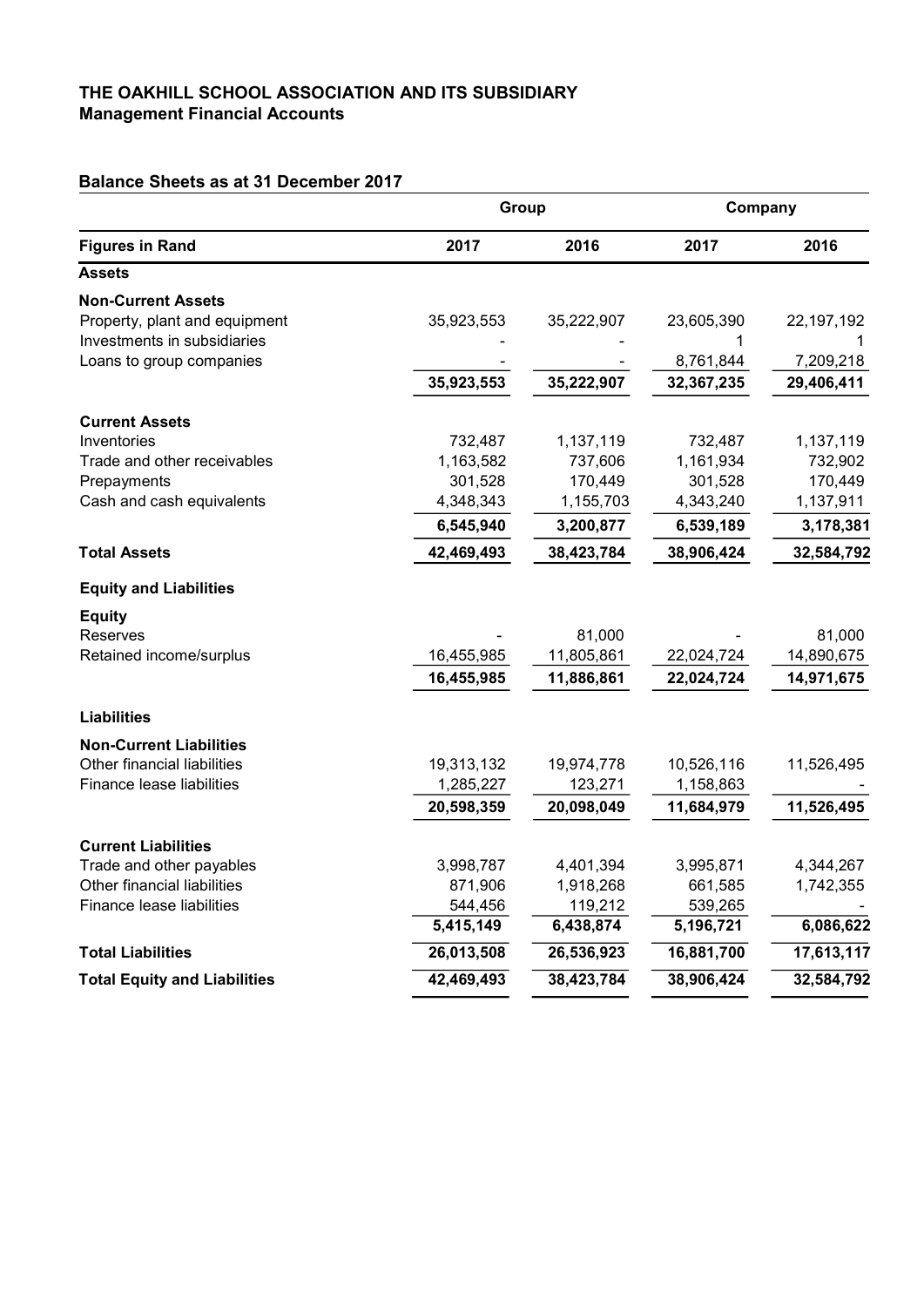### THE OAKHILL SCHOOL ASSOCIATION AND ITS SUBSIDIARY Management Financial Accounts

|                                 | Group        |                | Company      |              |
|---------------------------------|--------------|----------------|--------------|--------------|
| <b>Figures in Rand</b>          | 2017         | 2016           | 2017         | 2016         |
| Revenue                         | 31,430,934   | 27,116,276     | 31,365,133   | 26,997,717   |
| Cost of sales                   | (52, 792)    | (78, 718)      |              |              |
| <b>Gross surplus/profit</b>     | 31,378,142   | 27,037,558     | 31,365,133   | 26,997,717   |
| Other income                    | 6,385,917    | 4,933,205      | 6,810,881    | 4,920,919    |
| Operating expenses              | (31,528,184) | (30, 344, 873) | (31,010,677) | (29,429,096) |
| <b>Operating surplus/profit</b> | 6,235,875    | 1,625,890      | 7,165,337    | 2,489,540    |
| Investment revenue              | 725,255      | 247,276        | 1,331,623    | 730,230      |
| Fair value adjustments          |              | 1,698,834      |              | 50,697       |
| Finance costs                   | (2,311,006)  | (1,978,654)    | (1,362,911)  | (1,462,289)  |
| Surplus/Profit for the year     | 4,650,124    | 1,593,346      | 7,134,049    | 1,808,178    |

# Income Statements for the year ended 31 December 2017